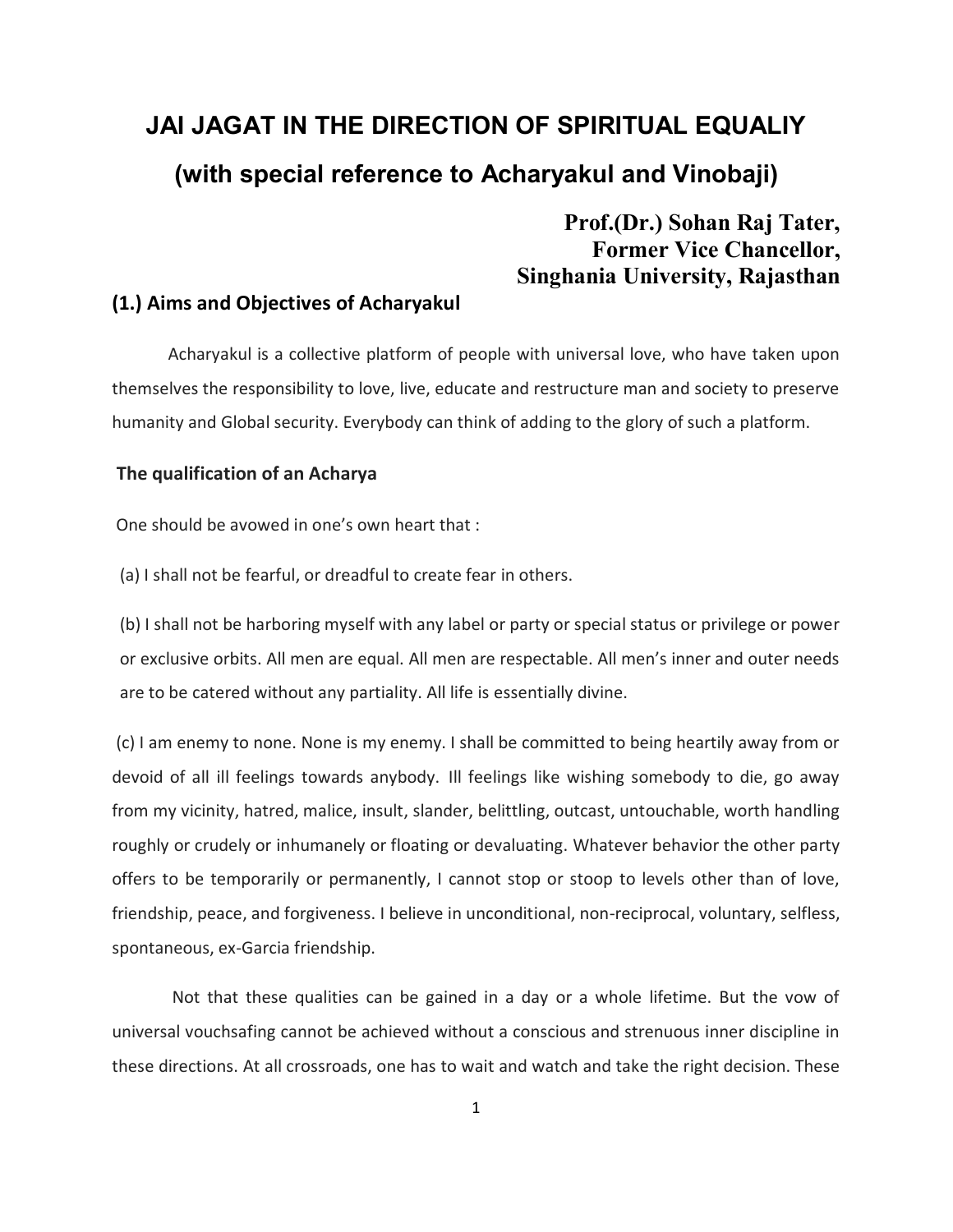three are POLE STARS for self-judgment. They are universal virtues and if declined will not only harm our self-interest but also interests of other beings. **That is the guideline given by Saint Vinoba Bhave for members of Acharyakul.** Voluntary giving oneself for selfless service for universal care and concern and is what Vinoba demands of these persons.

**The local platform of such activists i.e. Acharyakul can enhance unity and brotherhood at the local level.** The National platforms of such people can guide the leaders for proper policy-making to bring justice to all. The international platform of such visionaries and activists will change the course of the present crisis towards a better future for all. In time there will be a manifold increase in the number of such universal Hands-Heads-Hearts. The united efforts of their love - force will be instrumental in bringing positive changes the society and the world.

 Since childhood, Vinobaji realized that if he works relentlessly to learn, understand and practice the jewels of Love and Truth from all over the world (Jai Jagat), he can create a creative mode that can guide humanity for centuries. So God and Guru blessed him with a versatile genius to achieve this aim of serving future generations of humanity with synthesis and concurrence of wisdom from the world over. It was an unparalleled gigantic task ever aimed and diligently followed by any individual in human history.

### **(2.) About Vinobaji Bhave**

Vinoba Bhave (1895-1982) was born on September 11, 1895 in Kolaba, Maharashtra in a Chitpavan brahmin family. His early education was at Baroda. Later, he studied at Varanasi. He was interested mainly in philosophical literature. He joined Sabarmati ashram and became one of the closest associates of Gandhi. He was actively involved in the Nagpur Salt Satyagraha, the Dandi March and the Temple Entry Movement in Kerala. In 1940, he was chosen by Gandhi to be the first Satyagrahi for the individual civil disobedience movement. Vinoba Bhave set up Gandhi Ashram at Paunar and Maganwadi. He started the Bhoodan Movement after independence to enable agricultural labourers to acquire some land. He also led the Sarvodaya movement.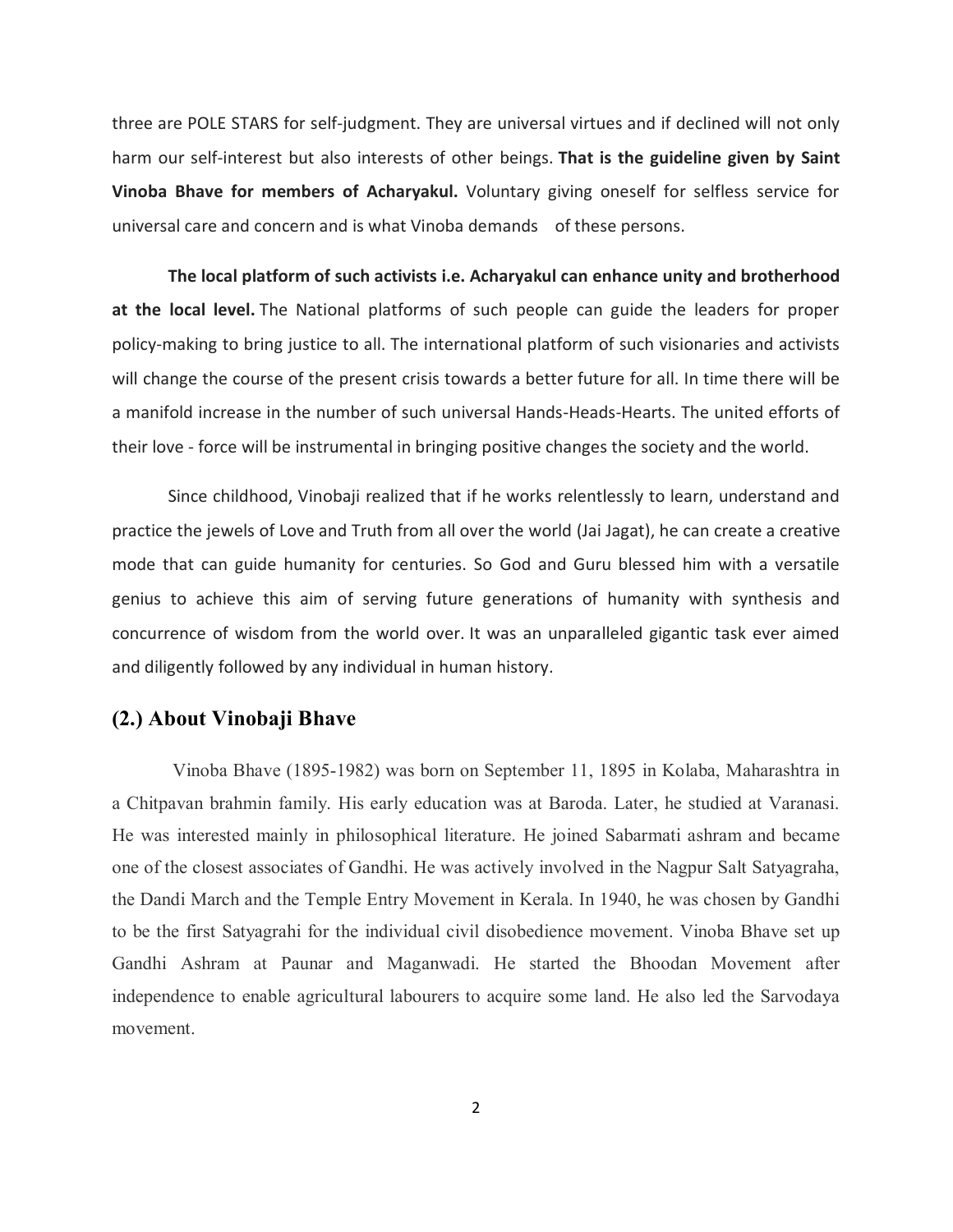He was the eldest son of Narahari Shambhu Rao and Rukmini Devi. He had four other siblings, three brothers and one sister. His mother Rukmini Devi was a very religious person and instilled in Vinoba a deep sense of spiritualism. As a student Vinoba was quite fond of mathematics. He also developed a spiritual conscience quite early having studied the Bhagavad Gita under the tutelage of his grandfather.

 Vinoba Bhave was a learned scholar. He knew eighteen languages (both Indian and foreign). He wrote several books, of which Gita in Marathi, Gita Pravachan in Hindi and Bhoodan Yajna has won international fame. Vinoba Bhave was awarded the Bharat Ratna posthumously. Vinayak Narahari "Vinoba" Bhave was an Indian advocate of nonviolence and human rights.He is considered as a National Teacher of India and the spiritual successor of Mohandas Gandhi.

 Although a good student, traditional education never really appealed to Vinoba. He considered renouncing social life and head out to the Himalayas. On other days, he considered joining the Indian independence struggle. He started travelling the length of the country, learning regional languages along with knowledge of scriptures and Sanskrit. He ended up in the holy city of Banaras, where he came across a piece on Mahatma Gandhi, specifically about a speech he gave at the Banaras Hindu University. The course of his life was altered after he read it. He burned his entire school and college certificate on his way to Mumbai in 1916, to appear for the intermediate examination. He started corresponding with Gandhi, who being impressed with the 20-year-old Vinoba invited him to Kochrab Ashram in Ahmedabad. Vinoba met Gandhi on June 7, 1916 and took resident at the Ashram. He dutifully participated in all the activities at the ashram, leading an austere and sparse life. He eventually dedicated his life towards various programs designed by Gandhi like the Khadi Andolan, teaching, etc. The name Vinoba (a traditional Marathi epithet signifying great respect) was conferred upon him by Mama Phadke, another member of the Ashram.

## **(3.) Jai Jagat in the direction of spiritual Equaliy**

**Vinobaji gave a slogan "Jai Jagat" which means welfare of all i.e.Sarvodaya**.Vinobaji has made a very good attempt in promoting better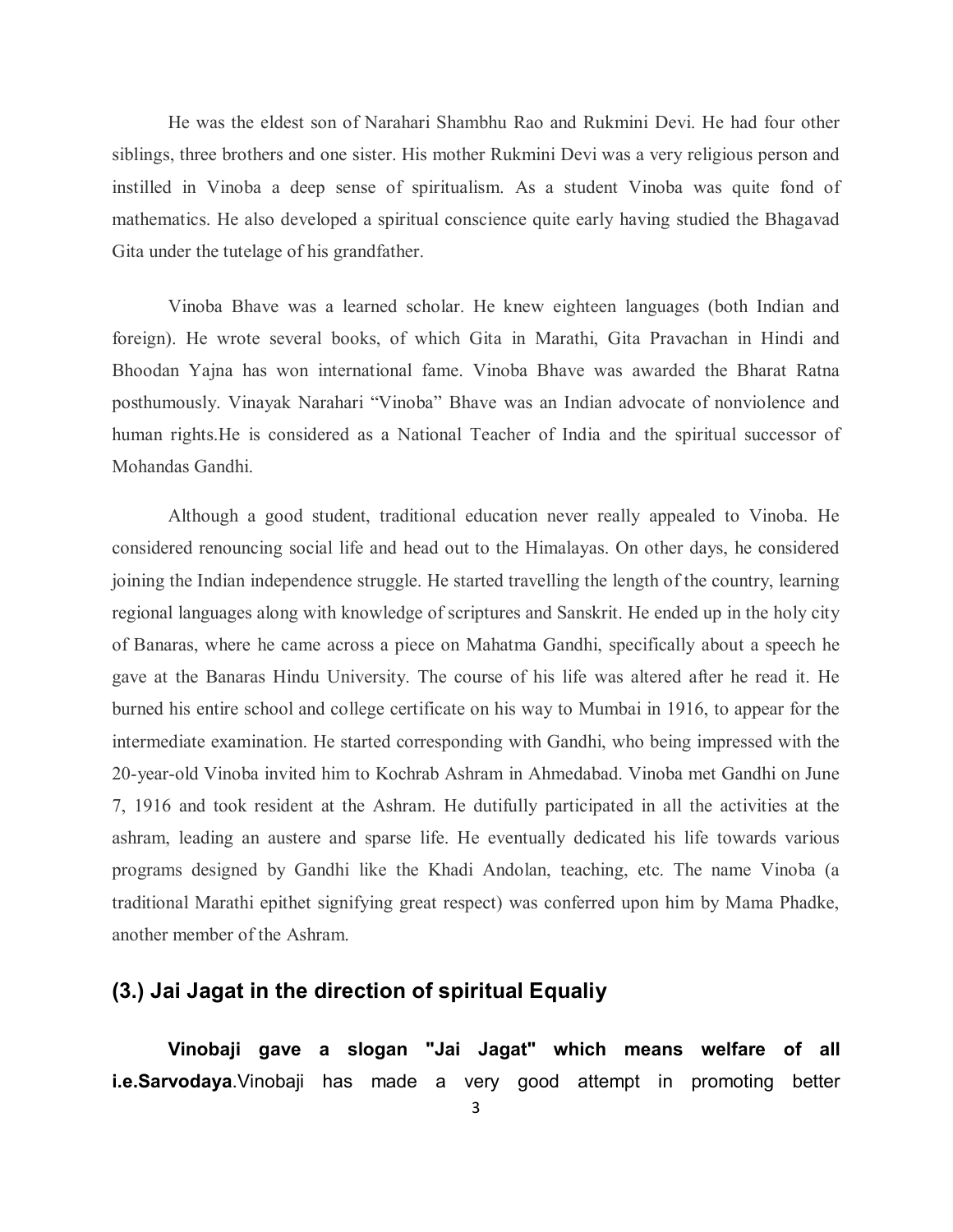understanding between Hindus and Muslims. After Maulana Azad, Vinobaji from amongst Hindus, has showed proper understanding of spirit of spirituality including Islam. Today unfortunately scholars of any religion project religion with negativities to serve political end. It is very important that scholars retrieve the original spirit of the spirituality and project the spiritual philosophy in true and proper light in a conflict torn country like India. Vinobaji has understood Islam in its own ground and has brought out the true

The attempt to understand Acharya Vinoba Bhave's views on spirituality is one of the important exercise in today's time. The world today is facing both inter-religious as well as intra-religious conflicts to such an extent that it has become absolutely important to search for a viable solution to establish peace are harmany in the society. Though it is true that almost all religions originated with this purpose, somehow during course of time it has ceased to perform this desirable function and has rather become an obslacle to peace and harmany by being one of the major sources of conflict and chaos in the society.

It is with this aim in mind we would like to look into the views of Vinobaji on spirituality which according to us is capable of resolving the conflicts by proposing a comprehensive and holistic view of spirituality. Vinoba takes up a revolutionary stand so far as the institutionalized, narrow concept of spirituality is concerned and at the same time he goes back to ancient tradition and extends a sound base for the spiritual aspect of religion which according to him is capable of uniting the whole of humanity.

For Acharya Vinoba Bhave, the Vedas are the divine revelation of the universal truth (Jai Jagat) and invaluable preachings for uplifiment of human beings. In his liberal and unconventional analysis of Mantras, **Vinoba Bhave has explained the Vedic enlightenment of the topics related with glory of human labour, equality of all human beings, importance of unity and brotherhood, moral values and noble character, social harmony and well beings i.e Jai Jagat, place of Karma (action), Bhakti (devotion), Upasana (worship) and Jnana (Knowledge) in human life and such other subjects.**

4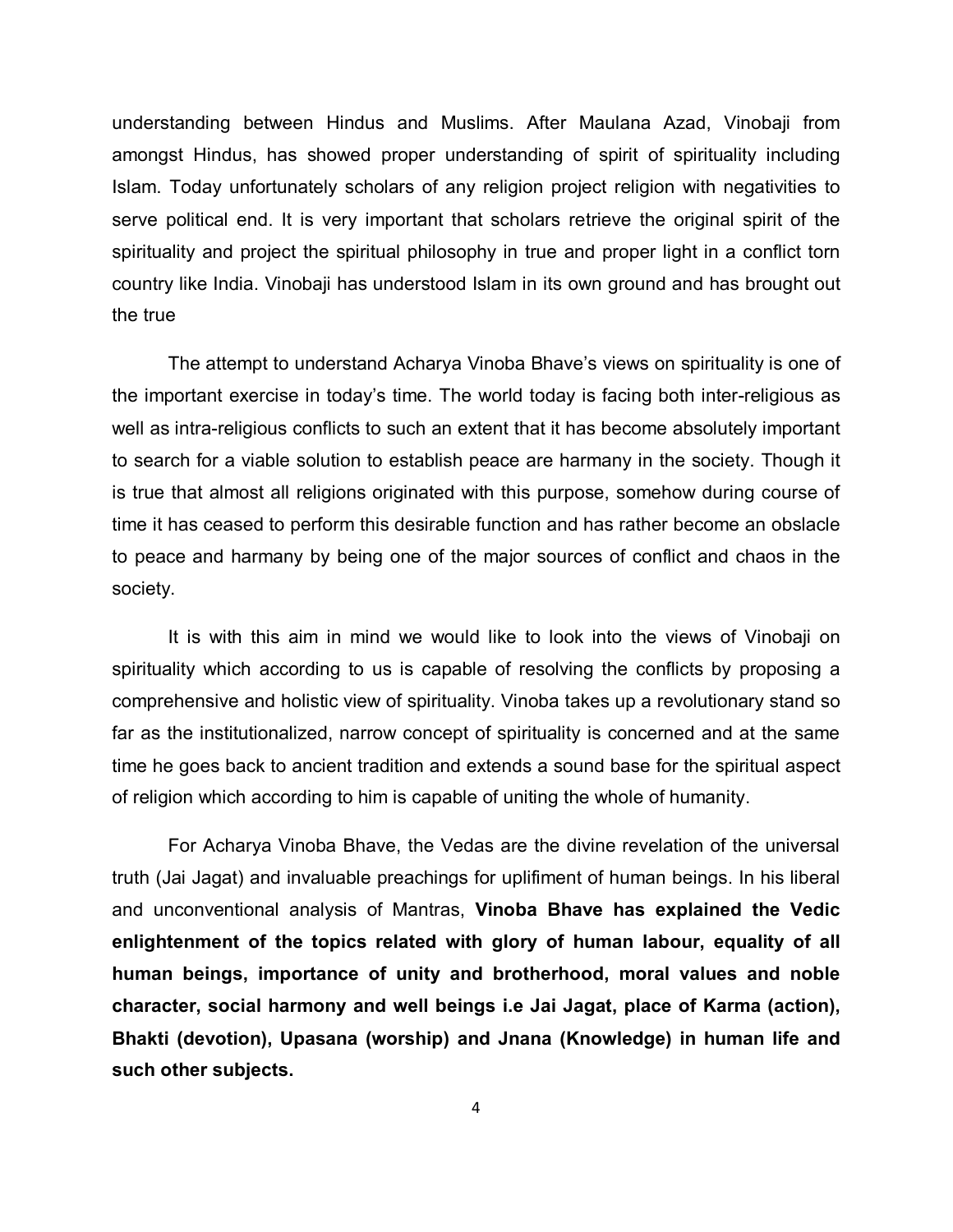He believes that the Vedic message for all round progress of mankind is Sanatana (eternal) and therefore is always relevant in any age i.e Jai Jagat. Through his painstaking analysis of many Mantras, he has ably conveyed that Vedic teaching can help us in our endeavours for attaining bright intellectual level, good health, individual and social welfare and spiritual advancement (Jai Jagat).

 Gandhi and Vinoba are a continuum. There is no essential difference between their fundamental postulates. However there are some differences in strategies and emphasis. This is also carroborated because Vinoba Bhave is the most trusted disciple of Mahatma Gandhi first in the list during individual Satyagrah Movement in 1940. To add, **Mahatma Gandhi is on record to declare that as far as spiritual realization is concerned Vinobaji is ahead of him (Gandhi).**Further when conclave was held at all Varities of Gandhian after death Stalwarts like- Jawaharlal Nehru, Rajendra Prasad, U.N. Dhebar, Jayprakash Narayan, J.C. Kumarppa, Aryanaikam etc. were held to discuss the program and to select a leader to Guide about the Gandhian programme he was non else than Vinoba Bhave. This is effected in his Bhudana Movement through which about 45 lacks of Acres of land was collected in the land gift mission.

Gandhi was a leader of revolution where as Vinoba's temper was mild being spiritual fellow. He believed in constructive non-violence leading to Bhoodan and Gramdan Movement. Gandhi's Non-violence was dynamic. Gandhi was a prophet as vigorous mind, could take a risk. Gandhi was a martyr where as Saint Vinoba Bhave died Samadhi (Icchamarana i.e.religious and spiritual death). " Gandhi v/s Vinoba" is misleading infact we should have "Gandhi and Vinoba" continum. Gandhi was like a prophet of peace while Vinobaji is also a pilgrim of peace and non-violence. There is remarkable affinity between the value system of both besides, there is a deep personal bond of love and faith between Gandhi, the teacher and Vinoba, the disciple.

However they have not also the similar goal of life but also identical views about the method of its realization. Infact both of them have faith in the essential goodness of Man and absolute purity of Means. Hence if there is any strategy-system it is to be adopted by both of them, it is purity of means in the beginning in the middle and also in